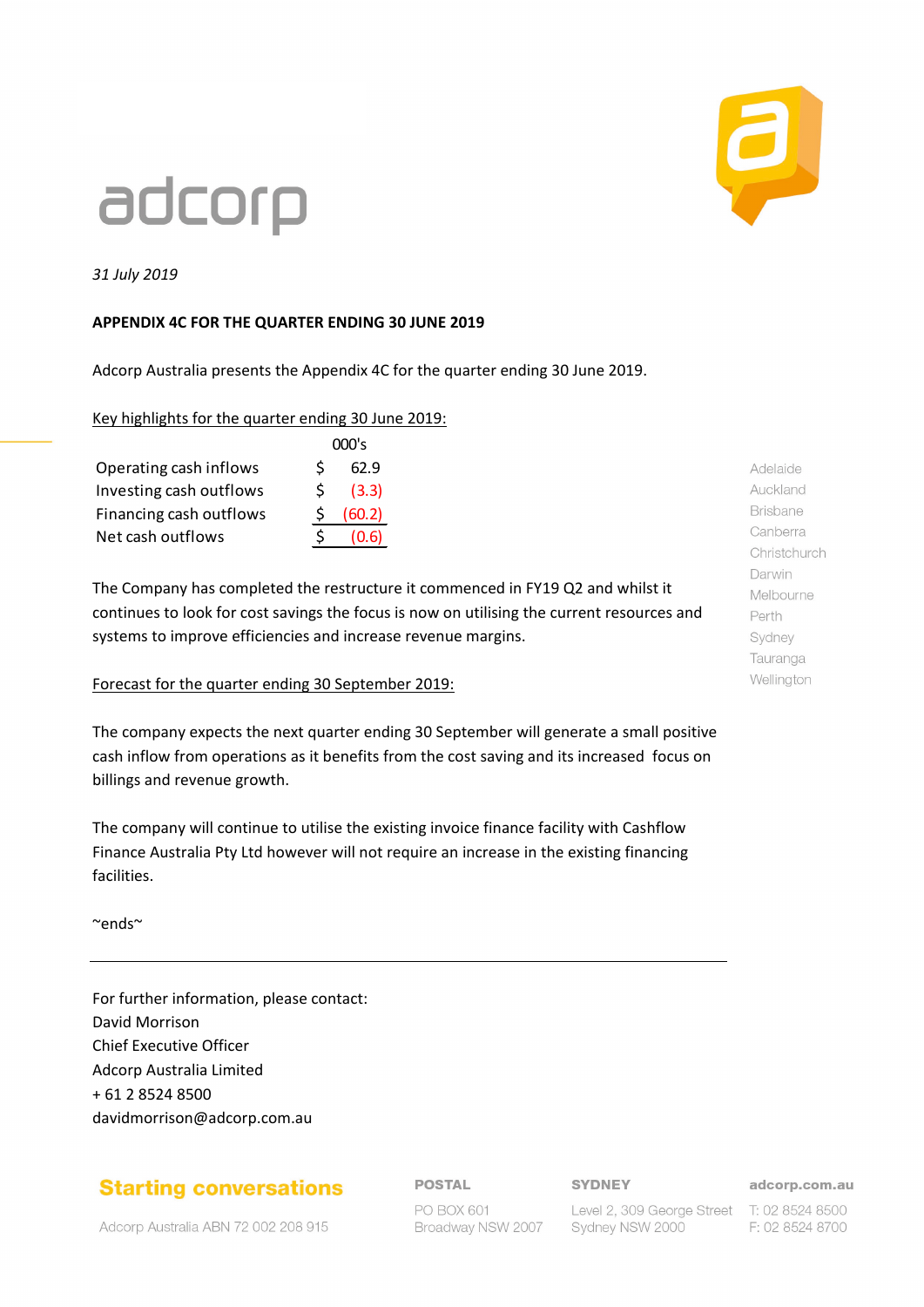*+Rule 4.7B*

## **Appendix 4C**

### **Quarterly report for entities subject to Listing Rule 4.7B**

Introduced 31/03/00, Amended 30/09/01, 24/10/05, 17/12/10, 01/09/16

### **Name of entity**

Adcorp Australia Limited

72 002 208 915 30 June 2019

**ABN Quarter ended ("current quarter")**

|     | <b>Consolidated statement of cash flows</b>                          | <b>Current quarter</b><br>\$A'000 | Year to date<br>$(12$ months)<br>\$A'000 |
|-----|----------------------------------------------------------------------|-----------------------------------|------------------------------------------|
| 1.  | Cash flows from operating activities                                 |                                   |                                          |
| 1.1 | Receipts from customers                                              | 7,029                             | 36,959                                   |
| 1.2 | Payments for                                                         |                                   |                                          |
|     | research and development<br>(a)                                      | $\Omega$                          | 0                                        |
|     | (b)<br>cost of services provided                                     | (4, 462)                          | (29, 941)                                |
|     | advertising and marketing<br>(c)                                     | (115)                             | (523)                                    |
|     | leased assets (including lease<br>(d)<br>premises)                   | (304)                             | (1,227)                                  |
|     | staff costs<br>(e)                                                   | (1, 485)                          | (7, 527)                                 |
|     | (f)<br>administration, office, communications<br>and corporate costs | (537)                             | (1, 811)                                 |
| 1.3 | Dividends received (see note 3)                                      | O                                 | $\Omega$                                 |
| 1.4 | Interest received                                                    |                                   | 15                                       |
| 1.5 | Interest and other costs of finance paid                             | (69)                              | (199)                                    |
| 1.6 | Income taxes (paid)/refunded                                         | 6                                 | (45)                                     |
| 1.7 | Government grants and tax incentives                                 | $\Omega$                          | 129                                      |
| 1.8 | Other (provide details if material)                                  | 0                                 | 0                                        |
| 1.9 | Net cash from / (used in) operating<br>activities                    | 63                                | (4, 170)                                 |

|     | Cash flows from investing activities       |    |  |
|-----|--------------------------------------------|----|--|
| 2.1 | Payments to acquire:                       |    |  |
|     | property, plant and equipment<br>(a)       | ί3 |  |
|     | businesses (see item 10)<br>(b)            |    |  |
|     | investments (and acquisition costs)<br>(C) |    |  |

+ See chapter 19 for defined terms

*1 September 2016* Page 1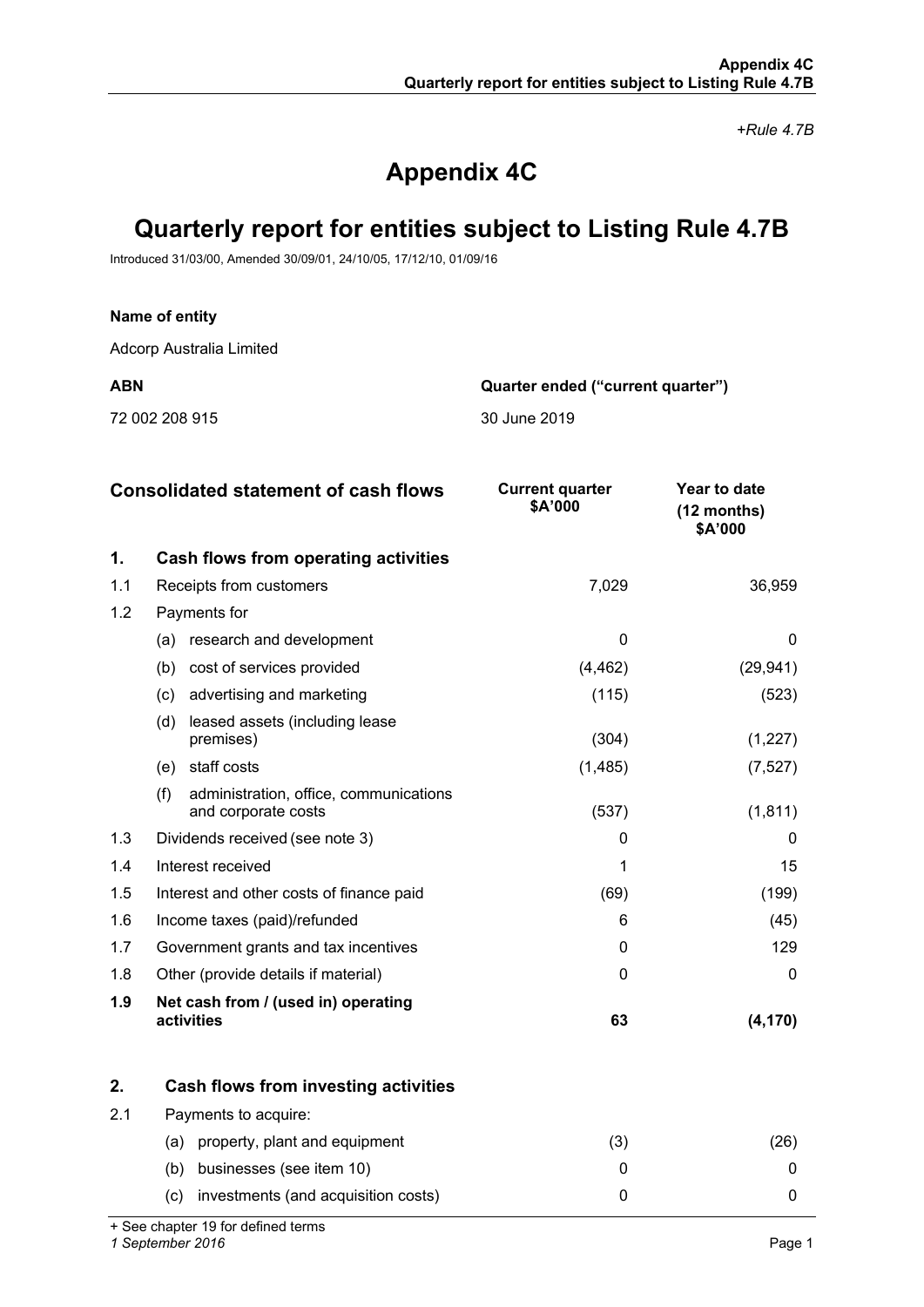|     | <b>Consolidated statement of cash flows</b>                           | <b>Current quarter</b><br>\$A'000 | Year to date<br>$(12$ months)<br>\$A'000 |
|-----|-----------------------------------------------------------------------|-----------------------------------|------------------------------------------|
|     | (d)<br>intellectual property                                          | 0                                 | 0                                        |
|     | (e)<br>other non-current assets (including<br>software & intangibles) | $\Omega$                          | (275)                                    |
| 2.2 | Proceeds from disposal of:                                            |                                   |                                          |
|     | property, plant and equipment<br>(a)                                  | $\Omega$                          | 0                                        |
|     | businesses (see item 10)<br>(b)                                       | 0                                 | 0                                        |
|     | investments<br>(c)                                                    | 0                                 | 0                                        |
|     | (d)<br>intellectual property                                          | $\Omega$                          | 0                                        |
|     | other non-current assets (including<br>(e)<br>software & intangibles) | $\Omega$                          | 0                                        |
| 2.3 | Cash flows from loans to other entities                               | O                                 | O                                        |
| 2.4 | Dividends received (see note 3)                                       | 0                                 | 0                                        |
| 2.5 | Other (provide details if material)                                   |                                   |                                          |
|     | (Payment)/Refunds for security<br>(a)<br>deposits                     | $\Omega$                          | 0                                        |
| 2.6 | Net cash from / (used in) investing<br>activities                     | (3)                               | (302)                                    |

| 3.   | <b>Cash flows from financing activities</b>                                    |         |           |
|------|--------------------------------------------------------------------------------|---------|-----------|
| 3.1  | Proceeds from issues of shares                                                 | 0       | 3,003     |
| 3.2  | Proceeds from issue of convertible notes                                       | 0       | 0         |
| 3.3  | Proceeds from exercise of share options                                        | 0       | 0         |
| 3.4  | Transaction costs related to issues of<br>shares, convertible notes or options | 0       | (238)     |
| 3.5  | Proceeds from borrowings                                                       | 850     | 3,300     |
| 3.6  | Repayment of borrowings                                                        | (18)    | (1,378)   |
| 3.7  | Transaction costs related to loans and<br>borrowings                           | 0       | 0         |
| 3.8  | Dividends paid                                                                 | 0       | 0         |
| 3.9  | Other (provide details if material)                                            |         |           |
|      | Payments for invoice financing<br>(a)                                          | (3,793) | (21, 697) |
|      | Proceeds from invoice financing<br>(b)                                         | 2,900   | 21,221    |
| 3.10 | Net cash from / (used in) financing<br>activities                              | (60)    | 4.212     |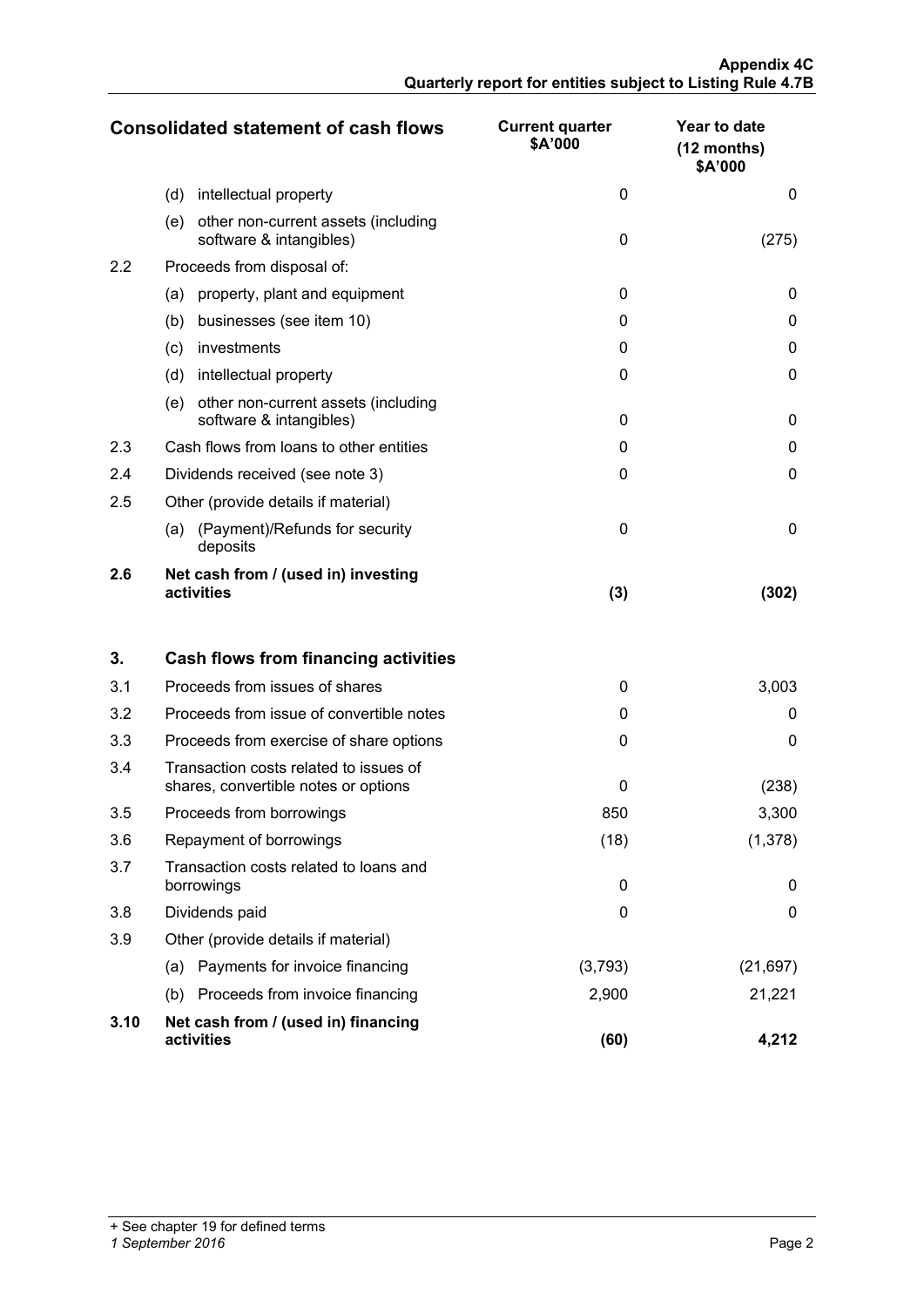|     | <b>Consolidated statement of cash flows</b>                              | <b>Current quarter</b><br>\$A'000 | Year to date<br>$(12 \text{ months})$<br>\$A'000 |
|-----|--------------------------------------------------------------------------|-----------------------------------|--------------------------------------------------|
| 4.  | Net increase / (decrease) in cash and<br>cash equivalents for the period |                                   |                                                  |
| 4.1 | Cash and cash equivalents at beginning of<br>quarter/year to date        | 1,207                             | 1,467                                            |
| 4.2 | Net cash from / (used in) operating<br>activities (item 1.9 above)       | 63                                | (4, 170)                                         |
| 4.3 | Net cash from / (used in) investing activities<br>(item 2.6 above)       | (3)                               | (302)                                            |
| 4.4 | Net cash from / (used in) financing activities<br>(item 3.10 above)      | (60)                              | 4,212                                            |
| 4.5 | Effect of movement in exchange rates on<br>cash held                     | 0                                 |                                                  |
| 4.6 | Cash and cash equivalents at end of<br>quarter                           | 1,206                             | 1.206                                            |

| 5.  | Reconciliation of cash and cash<br>equivalents<br>at the end of the quarter (as shown in the<br>consolidated statement of cash flows) to the<br>related items in the accounts | <b>Current quarter</b><br>\$A'000 | <b>Previous quarter</b><br>\$A'000 |
|-----|-------------------------------------------------------------------------------------------------------------------------------------------------------------------------------|-----------------------------------|------------------------------------|
| 5.1 | <b>Bank balances</b>                                                                                                                                                          | 834                               | 788.                               |
| 5.2 | Call deposits                                                                                                                                                                 |                                   |                                    |
| 5.3 | Bank overdrafts                                                                                                                                                               |                                   |                                    |
| 5.4 | Other (provide details)                                                                                                                                                       |                                   |                                    |
|     | (a) Term Deposit                                                                                                                                                              | 373                               |                                    |
| 5.5 | Cash and cash equivalents at end of<br>quarter (should equal item 4.6 above)                                                                                                  | 1.206                             |                                    |

### **6.** Payments to directors of the entity and their associates

- 6.1 Aggregate amount of payments to these parties included in item 1.2 0
- 6.2 Aggregate amount of cash flow from loans to these parties included in item 2.3
- 6.3 Include below any explanation necessary to understand the transactions included in items 6.1 and 6.2

| N/A |  |  |  |  |
|-----|--|--|--|--|
|     |  |  |  |  |

| <b>Current quarter</b><br>\$A'000 |   |
|-----------------------------------|---|
|                                   | 0 |
|                                   | 0 |
|                                   |   |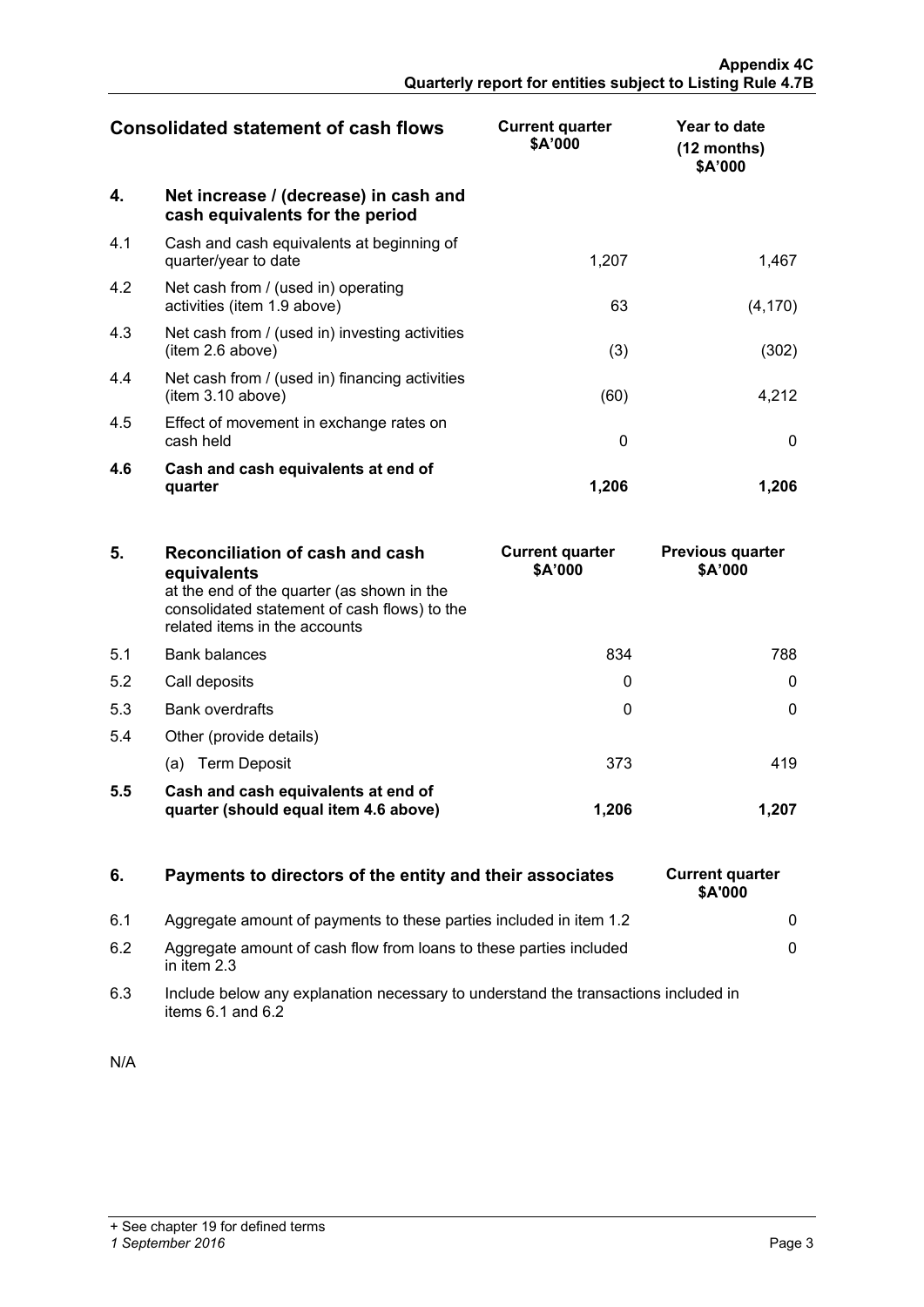**Current quarter \$A'000**

**Amount drawn at** 

### **7. Payments to related entities of the entity and their associates**

| 7.1 | Aggregate amount of payments to these parties included in item 1.2 |  |
|-----|--------------------------------------------------------------------|--|
|     |                                                                    |  |
|     |                                                                    |  |
|     |                                                                    |  |

- 7.2 Aggregate amount of cash flow from loans to these parties included in item 2.3 0
- 7.3 Include below any explanation necessary to understand the transactions included in items  $7.1$  and  $7.2$

| N/A |  |
|-----|--|
|     |  |

- **8. Financing facilities available** *Add notes as necessary for an understanding of the position*
- 
- 
- 8.3 Other (please specify)
	-
	-
- **at quarter end \$A'000 quarter end \$A'000** 8.1 Loan facilities 2,000 2,000 8.2 Credit standby arrangements and the control of the control of the control of the control of the control of the control of the control of the control of the control of the control of the control of the control of the co (a) Invoice financing facility  $\vert$  1,500  $\vert$  244 (b) Equipment finance facility 197

**Total facility amount** 

8.4 Include below a description of each facility above, including the lender, interest rate and whether it is secured or unsecured. If any additional facilities have been entered into or are proposed to be entered into after quarter end, include details of those facilities as well.

Invoice finance facility and Equipment finance facility in place with Thorn Trade Debtor Finance ("TTDF") now Cashflow Finance. Cashflow Finance hold security over any invoices offered for finance and all other company property. Interest on the invoice finance facility during the current quarter was charged at 8.64%. Interest on the equipment finance facility during the current quarter was charged at rates between 9.5% and 11%.

As per the market announcement on 11 June 2019, the existing loan from Millennium Company Pty Ltd ATF The Rodwell (New Millennium) Trust, a company associated with Adcorp's major shareholder and Chairman, Ian Rodwell was increased to \$2,000,000. The loan bears interest at 12% per annum.

| 9.  | <b>Estimated cash outflows for next quarter</b>               | <b>SA'000</b> |
|-----|---------------------------------------------------------------|---------------|
| 9.1 | Research and development                                      |               |
| 9.2 | Cost of services provided                                     | (5,025)       |
| 9.3 | Advertising and marketing                                     | (113)         |
| 9.4 | Leased assets (including lease premises)                      | (278)         |
| 9.5 | Staff costs                                                   | (1, 463)      |
| 9.6 | Administration, office, communications and corporate<br>costs | (364)         |
| 9.7 | Other (provide details if material)                           |               |
|     | Payments to acquire investments<br>(a)                        |               |
| 9.8 | <b>Total estimated cash outflows</b>                          |               |